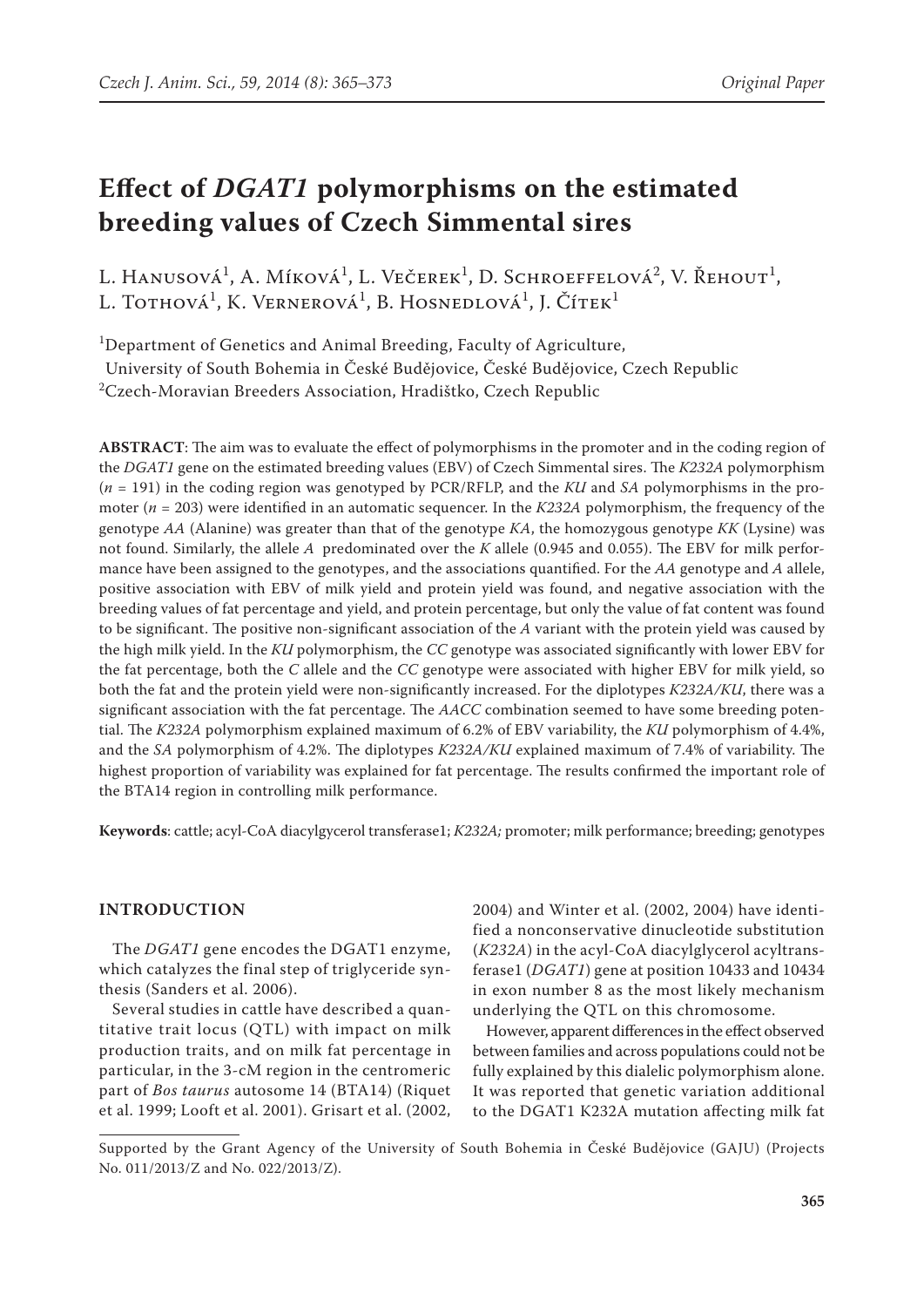content should be present in the same QTL (Bennewitz et al. 2004; Kuhn et al. 2004). Winter et al. (2002) considered alleles of the DGAT1 promoter region, which comprise a variable number of tandem repeats (VNTR), as likely candidates. In the German Holstein population, Kuhn et al. (2004) described 5 alleles at a VNTR polymorphism in the DGAT1 promoter, which showed an effect on fat content additional to the DGAT1 K232A mutation. The most frequent allele in the DGAT1 promoter VNTR was allele *3*. Multiple regression analysis of the DGAT1 promoter VNTR alleles in sons of genotype DGAT1 232A/232A revealed that the allele substitution effect on the milk fat content of allele *5* was higher than of all the other alleles. The regression analysis of the DGAT1 promoter VNTR alleles revealed significant effects for the allele *5*  enhancing the milk fat content percentage as well as the milk protein percentage but decreasing the milk yield and milk protein yield (Kuhn et al. 2004).

Sanders et al. (2006) reported 6 alleles found in the DGAT1 promoter VNTR in the Angeln population, which were denoted as VNTR alleles *A*, *B*, *C*, *D*, *E*, and *F*, respectively. The allele *F* was present in two unrelated daughters only. The most frequent DGAT1 allele was *E*. In their study, they observed that the VNTR allele *E* showed significant effects for some milk production indicators compared with all other alleles in the DGAT1 promoter. The same results were reported by Kuhn et al. (2004) for the DGAT1 VNTR allele *5*. However, in contrast to Kuhn et al. (2004), the VNTR allele *E* was mainly linked to the K variant at DGAT1 K232A (Sanders et al. 2006), whereas the DGAT1 VNTR allele *5* showed up with the *A* variant in the German Holstein Friesian population (Kuhn et al. 2004). The VNTR allele *E* of Sanders et al. (2006) probably corresponds to the DGAT1 VNTR allele *5* of Kuhn et al. (2004).

In the paper, we report on our analysis of the effect of the genotypes and alleles in the promoter, and in the coding region at nucleotide positions 10433 and 10434 of the *DGAT1* gene on the estimated breeding values (EBV) of Czech Simmental sires.

#### **Material and Methods**

The analyzed group was made of the Czech Simmental sires born in the period 2000–2004, the sires were selected randomly. The DNA was isolated from frozen sperm. The respective parts of the *DGAT1* locus carrying the polymorphisms studied were amplified in the PCR. The primer sequences and PCR conditions were as in Kuhn et al. (2004) and Sanders et al. (2006) for the polymorphisms in the promoter and as in Winter et al. (2002) for the polymorphisms at nucleotide positions 10433 and 10434 of the *DGAT1* gene (*K232A* polymorphism). In promoter, the polymorphisms *SA* and *KU* were studied (Kuhn et al. 2004; Sanders et al. 2006). The PCR was carried out on the Biometra TGradient Thermocycler (Biometra GmbH, Göttingen, Germany). The VNTR polymorphisms *KU* and *SA* in the promoter of the *DGAT1* gene were distinguished in the automatic sequencer ABI PRISM®310 Genetic Analyzer (Applied Biosystems, Foster City, USA). The polymorphism *K232A* causing *K* to *A* substitution was distinguished by a restriction fragment length polymorphism using the restriction endonuclease *Cfr*I (PCR/RFLP method). An alternative genotyping method was published by Abdolmohammadi et al. (2011). For the *K232A* polymorphism, 191 sires were genotyped, and 203 sires for the polymorphisms in the promoter.

The actual breeding values estimated in 2011 (Plemdat; [www.plemdat.cz\)](http://www.plemdat.cz) have been assigned to the genotypes, and the associations quantified. The genotypes with low frequency were left out in the association analysis. So, for the *K232A* polymorphism, 180 sires were involved, namely purebred Simmentals (*n* = 54), crossbreds of Simmental with Holstein and Ayrshire with the proportion of Simmental above 75% (*n* = 93), crossbreds with the proportion of Simmental of  $50-74\%$  ( $n = 21$ ), and purebred Montbeliardes (*n* = 12). For the promoter polymorphisms, the counts were the same, just the number of purebred Simmentals was 55, and so the total number of sires was 181.

We analyzed the relation between the detected genotypes and estimated breeding values for the milk production traits: milk yield (kg), relative breeding value for milk yield, fat content (%), fat yield (kg), protein content (%), relative breeding value for protein content, protein yield (kg), and relative breeding value for protein yield. The loci were analyzed independently. Generally, the using of daughter yield deviations (DYD) is preferred to EBV, because EBV contain information from other relatives than the bull's daughters. However, the large number of daughters make the difference between the DYD and EBV negligible (Viitala et al. 2006). The reliabilities of EBV were equable, which enabled their direct comparison (Table 1).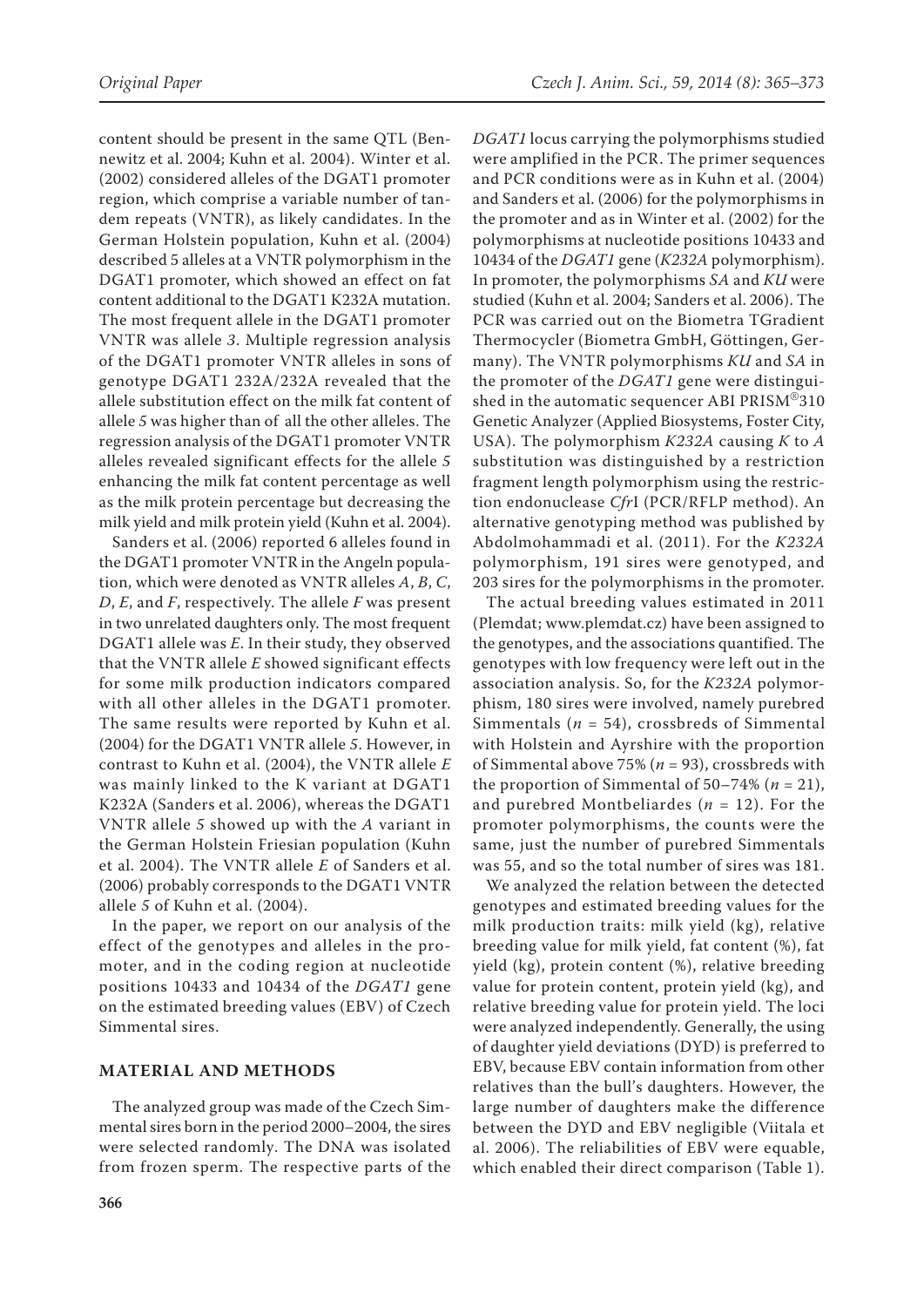| Polymorphism | Genotype | Reliability of EBV |
|--------------|----------|--------------------|
|              | AA       | $89 \pm 3.36$      |
| K232A        | KA       | $89 \pm 3.08$      |
|              | CC       | $89 \pm 3.69$      |
|              | CD       | $89 \pm 2.89$      |
| KИ           | CE.      | $89 \pm 4.25$      |
|              | DD       | $90 \pm 2.64$      |
|              | DE       | $88 \pm 2.14$      |
|              | 221/221  | $89 \pm 3.73$      |
|              | 221/239  | $89 \pm 2.87$      |
| SA           | 221/256  | $89 \pm 4.25$      |
|              | 239/239  | $90 \pm 2.65$      |
|              | 239/256  | $88 \pm 2.14$      |

Table 1. Reliability of estimated breeding values (EBV) of Czech Simmental sires with different *DGAT1* genotypes

The statistical evaluation was based on the model equation:

 $EBV = \mu + G_i + e_{ijk}$ 

where:

EBV = estimated breeding value for partial milk production parameter

 $\mu$  = overall mean

*Gi* = fixed effect of genotype/allele of polymorphic sites in the promoter, or in *K232A*

 $e_{ijk}$  = residual effect

Assumptions for the Analysis of Variance (ANOVA) were tested by using the Bartlett test of homogeneity of variance. The estimated breeding values were evaluated by ANOVA depending on the genotype on the *DGAT1* locus; similarly, the differences between the alleles were quantified. The differences were evaluated at the significance levels of  $P < 0.05^*$ , and  $P < 0.01^{**}$ . The software STATISTICA (Version 10, 2013) and the ANO-VA/MANOVA procedure were used. The Hardy-Weinberg equilibrium was tested by the  $\chi^2$  test.

## **Results and discussion**

*Genotypes and alleles frequencies.* In the *K232A* polymorphism, the genotype *AA* prevailed substantially over the *KA*, while the homozygous genotype *KK* was not found. Similarly, the allele *A* predominated over the *K* allele in the group analyzed (0.945 and 0.055, respectively) (Table 2). This is different from frequencies found in German Holsteins in our own previous study (Hradecka

et al. 2008), where the frequencies of 0.660 and 0.340 were found, but the population mentioned was upgraded with the Jersey breed. Weller et al. (2003) in Israeli Holstein cows gave a frequency of *K* allele of 0.09, in sires of 0.16. By contrast, Thaller et al. (2003) gave the frequency of the allelic variant coding for *K* in the German Holstein of 0.548. As in Grisart et al. (2002), *K* is probably the ancestral allele; its frequency is indirectly influenced by selection and decreased while selecting for high milk yield. The low frequency of the *K* allele found in this paper implies indirect selection as a consequence of the preference of the protein yield in Czech Simmentals in the last decades. Moreover, the Czech Simmental was upgraded by using Ayrshire and Red Holstein cattle with the aim of bettering the milk performance, and the crossing could have influenced the

Table 2. Genotype and allele frequencies of *DGAT1*  polymorphisms

| Genotype     | $\boldsymbol{n}$ | Frequency | c <sup>2</sup>     | Allele           | Frequency |
|--------------|------------------|-----------|--------------------|------------------|-----------|
| <b>K232A</b> |                  |           |                    |                  |           |
| AA           | 170              | 0.890     |                    | $\boldsymbol{A}$ | 0.945     |
| KA           | 21               | 0.110     | 0.662 <sup>a</sup> | К                | 0.055     |
| KK           | $\mathbf{0}$     | 0.00      |                    |                  |           |
| KU           |                  |           |                    |                  |           |
| <b>BD</b>    | $\mathbf{2}$     | 0.010     |                    | B                | 0.005     |
| CC           | 45               | 0.222     |                    | $\overline{C}$   | 0.480     |
| CD           | 65               | 0.320     |                    | D                | 0.318     |
| CE           | 39               | 0.192     |                    | E                | 0.192     |
| CF           | 1                | 0.005     | 3.750 <sup>a</sup> | F                | 0.005     |
| DD           | 20               | 0.099     |                    |                  |           |
| DE           | 21               | 0.103     |                    |                  |           |
| DF           | 1                | 0.005     |                    |                  |           |
| <b>EE</b>    | 9                | 0.044     |                    |                  |           |
| <b>SA</b>    |                  |           |                    |                  |           |
| 205/239      | $\overline{2}$   | 0.010     |                    | 205              | 0.005     |
| 221/221      | 44               | 0.217     |                    | 221              | 0.478     |
| 221/239      | 66               | 0.325     |                    | 239              | 0.320     |
| 221/256      | 39               | 0.192     |                    | 256              | 0.192     |
| 221/273      | $\mathbf{1}$     | 0.005     | $4.305^{\rm a}$    | 273              | 0.005     |
| 239/239      | 20               | 0.099     |                    |                  |           |
| 239/256      | 21               | 0.103     |                    |                  |           |
| 239/273      | $\mathbf{1}$     | 0.005     |                    |                  |           |
| 256/256      | 9                | 0.044     |                    |                  |           |

a non significant

 $c<sup>2</sup>$  = test for evaluation of average variation from expected frequencies by Hardy-Weinberg equilibrium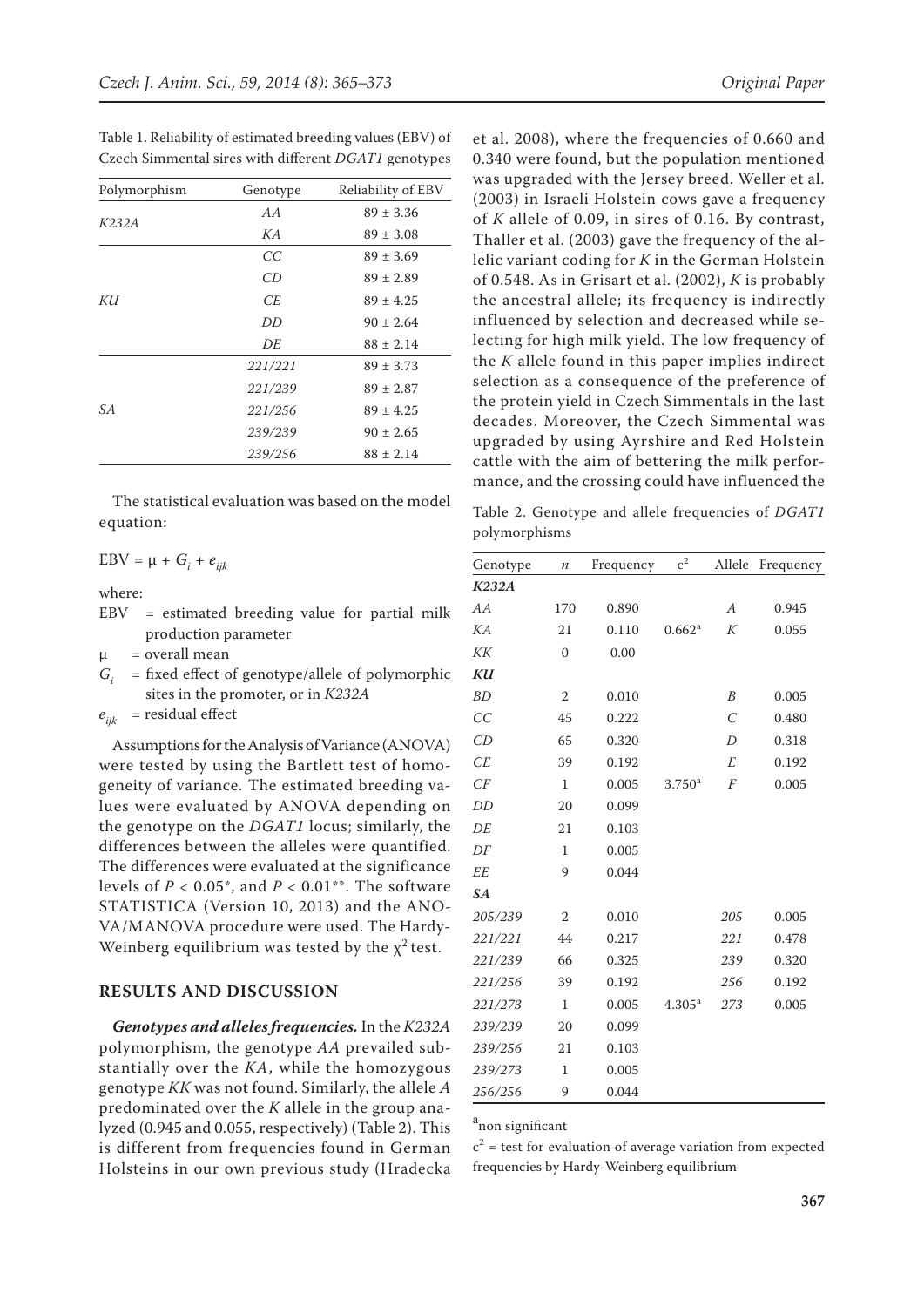| $\mathbf z$<br>Genotype/allele                                                      | milk vield    |              |                               |                                         |                  |                                 |                  |                  |                    |
|-------------------------------------------------------------------------------------|---------------|--------------|-------------------------------|-----------------------------------------|------------------|---------------------------------|------------------|------------------|--------------------|
|                                                                                     |               |              |                               | fat yield (kg)                          |                  |                                 |                  | protein yield    |                    |
|                                                                                     | (kg)          | RBV          | fat $(\%)$                    |                                         | protein (%)      | protein (%) RBV                 | (kg)             |                  | <b>RVB</b>         |
| 161<br>AA                                                                           | $166 \pm 490$ | $109 \pm 12$ | $-0.01 \pm 0.20^4$            | $6.09 \pm 18.81$                        | $-0.01 \pm 0.12$ | $98.66 \pm 11.42$               | $5.19 \pm 15.18$ |                  | $109.08 \pm 12.11$ |
| 19<br>KA                                                                            | $-4 \pm 618$  | $105 \pm 15$ | $0.18 \pm 0.30^a$             | $9.21 \pm 20.47$                        | $0.01 \pm 0.12$  | $100.05 \pm 11.55$              | $0.16 \pm 19.92$ |                  | $105.21 \pm 15.63$ |
| F-test                                                                              | 1.93          | 1.77         | $4.32*$                       | 0.46                                    | 0.35             | 0.25                            | $1.74\,$         |                  | 1.63               |
| $\mathbb{R}^2$                                                                      | 0.005         | 0.004        | 0.062                         | $-0.003$                                | $-0.003$         | $-0.004$                        | 0.004            |                  | 0.003              |
| 341<br>$\prec$                                                                      | $157 \pm 498$ | $109 \pm 13$ | $0.00 \pm 0.21^b$             | $6.27 \pm 18.87$                        | $0.00 \pm 0.12$  | $98.74 \pm 11.40$               | $4.91 \pm 15.47$ |                  | $108.87 \pm 12.32$ |
| $\overline{19}$<br>$\boldsymbol{\times}$                                            | $-4 \pm 618$  | $105 \pm 15$ | $0.18\pm0.30^{\mathrm{b}}$    | $9.21 \pm 20.47$                        | $0.01 \pm 0.12$  | $100.05 \pm 11.55$              | $0.16 \pm 19.92$ |                  | $105.21 \pm 15.63$ |
| $\mathbb{R}^2$                                                                      | 0.002         | 0.002        | 0.029                         | $-0.002$                                | $-0.002$         | $-0.002$                        | 0.002            |                  | 0.001              |
| $RBV$ = relative breeding value (%)                                                 |               |              |                               |                                         |                  |                                 |                  |                  |                    |
| $4$ values in one column with identical letters differ significantly ( $P < 0.05$ ) |               |              |                               |                                         |                  |                                 |                  |                  |                    |
| Table 4. Estimated breeding values according to genotyp<br>${}^*P<0.05$             |               |              |                               | es and alleles of DGAT1 KU polymorphism |                  |                                 |                  |                  |                    |
|                                                                                     |               |              |                               |                                         | Trait            |                                 |                  |                  |                    |
| z<br>Genotype/allele                                                                |               | milk yield   |                               |                                         |                  |                                 |                  | protein yield    |                    |
|                                                                                     | (kg)          | RBV          | fat $(\%)$                    | fat yield (kg)                          | protein (%)      | protein (%) RBV                 |                  | (kg)             | RBV                |
| 44<br>CC                                                                            | $306 \pm 418$ | $113 \pm 11$ | $-0.06 \pm 0.20$ <sup>a</sup> | $8.86 \pm 18.28$                        | $-0.04 \pm 0.11$ | $95.25 \pm 10.61$ <sup>Aa</sup> |                  | $8.55 \pm 13.76$ | $12.00 \pm 10.87$  |
| 62<br>C <sub>D</sub>                                                                | $101 \pm 584$ | $107 \pm 15$ | $0.07 \pm 0.24$ <sup>a</sup>  | $7.48 \pm 20.74$                        | $0.02 \pm 0.13$  | $101.06 \pm 11.45^{\text{A}}$   |                  | $4.19 \pm 18.02$ | $108.02 \pm 14.14$ |
| 36<br><b>CE</b>                                                                     | $107 + 481$   | $108 \pm 12$ | $0.04 \pm 0.23$               | $6.27 \pm 14.77$                        | $0.02 \pm 0.14$  | $101.06 \pm 12.86^a$            |                  | $4.31 \pm 14.93$ | $108.53 \pm 11.75$ |
| $\overline{19}$<br><b>DD</b>                                                        | $223 \pm 483$ | $111 \pm 12$ | $-0.03 \pm 0.21$              | $7.79 \pm 19.65$                        | $-0.03 \pm 0.08$ | $95.89 \pm 7.67$                |                  | $5.31 \pm 14.57$ | $109.63 \pm 11.57$ |
| 20<br>DE                                                                            | $105 \pm 342$ | $108 \pm 8$  | $-0.06 \pm 0.19$              | $0.75 \pm 12.64$                        | $-0.02 \pm 0.13$ | $97.20 \pm 12.28$               |                  | $2.35 \pm 10.33$ | $107.00 \pm 8.25$  |
| F-test                                                                              | 1.21          | 1.36         | $2.65*$                       | 0.60                                    | $1.90\,$         | 2.08                            |                  | 0.76             | $1.00\,$           |
| $\mathbb{R}^2$                                                                      | 0.009         | 0.011        | 0.044                         | $-0.006$                                | 0.027            | 0.032                           |                  | $-0.005$         | $-0.001$           |
| 186<br>$\bigcirc$                                                                   | $199 \pm 498$ | $109 \pm 13$ | $0.00 \pm 0.23$               | $7.90 \pm 18.43$                        | $-0.01 \pm 0.13$ | $98.31 \pm 11.63$               |                  | $6.27 \pm 15.56$ | $110.00 \pm 12.27$ |
| 120<br>Δ                                                                            | $140 \pm 517$ | $108 \pm 13$ | $0.02 \pm 0.22$               | $6.46 \pm 19.22$                        | $0.00 \pm 0.12$  | $98.78 \pm 10.72$               |                  | $4.24 \pm 15.77$ | $108.36 \pm 12.44$ |
| $\overline{C}$<br>E                                                                 | $98 \pm 412$  | $107\pm11$   | $0.02 \pm 0.22$               | $5.10 \pm 14.78$                        | $0.00 \pm 0.13$  | $98.86 \pm 12.27$               |                  | $3.00 \pm 13.32$ | $107.16 \pm 11.10$ |
| $\ensuremath{\mathbb{R}}^2$                                                         | 0.001         | 0.003        | $-0.004$                      | $-0.002$                                | $-0.005$         | $-0.005$                        |                  | 0.002            | 0.003              |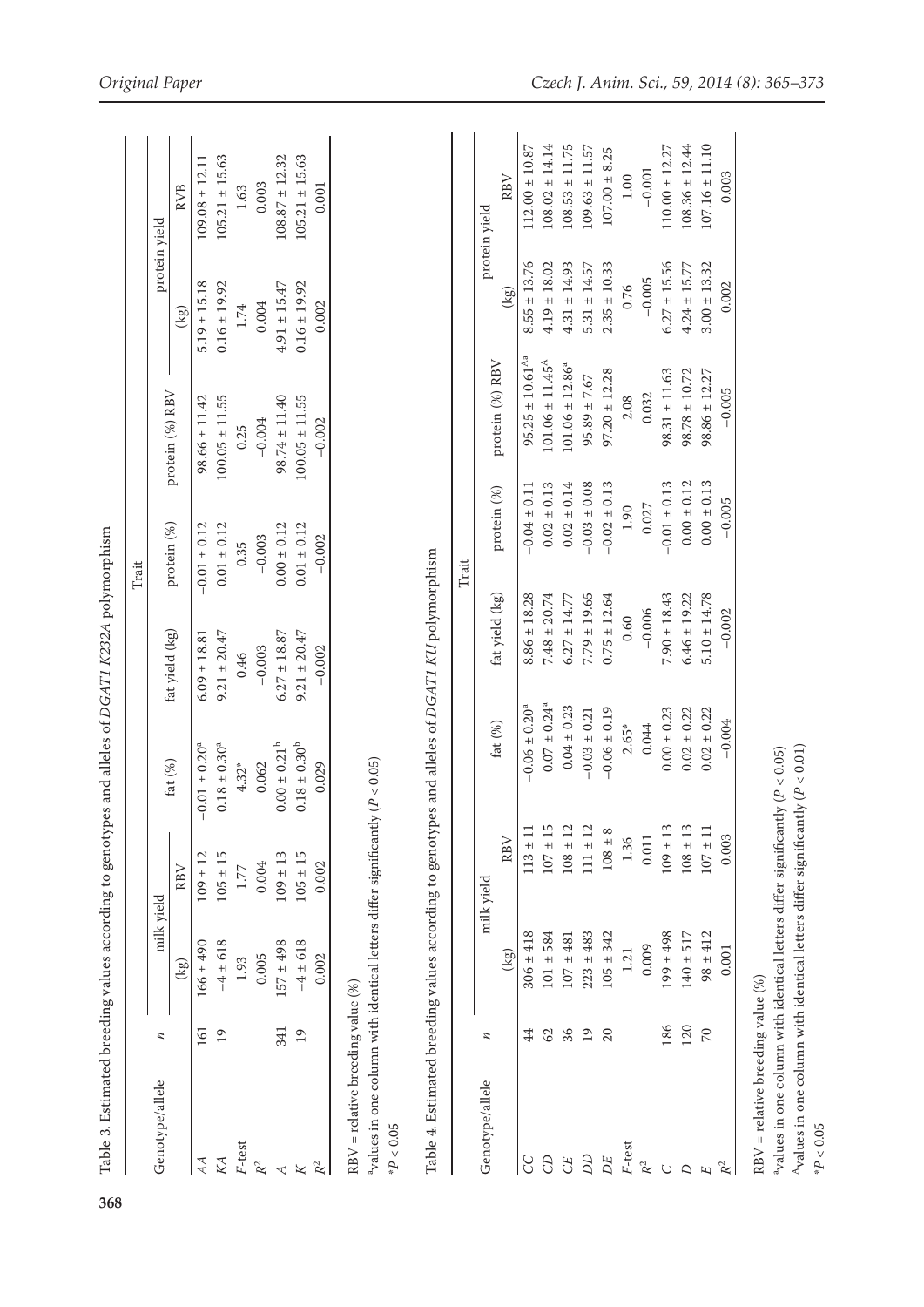frequencies in the *DGAT1* locus. Spelman et al. (2002) recorded variable frequencies in Holstein sires based on the origin of the genetic material. The frequency was higher in the homebred (New Zealander) population, where it was similar to the Jersey breed, and it indicates changes due to indirect selection. They report a low frequency of 0.22 in Ayrshire. In Montbeliarde, the *A* variant is practically fixed (Gautier et al. 2007), and this is concordant with our frequencies in phylogenic related Simmental cattle.

In the promoter region, two possible polymorphisms, *SA* and *KU,* were studied. In the *SA* polymorphism, the most frequent allele *221* had a frequency of 0.478 and the least frequent alleles *205* and *273* of 0.005. Using the same allele designation as Sanders et al. (2006), the most frequent allele in our study was allele *B* and the least frequent were alleles *A* and *E*. These results are in contrast to results of the authors mentioned, who found allele *E* to be the most frequent. The allele with the lowest frequency was allele *A* in both studies. In the *KU* polymorphism, we studied 5 alleles. The most frequent was allele *C* (0.480) and the least frequent were alleles *B* and *F* (0.005). Our results are also not completely concordant with Kuhn et al. (2004). They described allele *3* (*D*) as the most frequent, and allele *1* (*B*) as the least frequent. In our paper, the frequencies as compared among the purebred Simmentals, purebred Montbeliarde, and crosses were not significantly different both in *K232A* and promoter polymorphisms.

*Association analysis of the K232A polymorphism.* For the coding region of the *DGAT1* gene (Table 3), significant differences in estimated breeding values of fat content both for genotypes and alleles were found; the *K* variant was associated with higher values. The results are in accordance with those previously found in German Holsteins (Citek et al. 2007). However, also in Holsteins, the estimated breeding values of milk yield, fat yield, protein yield, and protein content were significant. In this paper, the trend of estimated breeding values for genotypes and alleles was the same, i.e. the homozygous *AA* genotype and *A* allele were associated with higher milk yield*,* protein yield, and with lower fat percentage, fat yield, and protein percentage*,* but significance was found only in fat content. The positive non-significant link of the *A* variant on protein yield was caused by high milk yield. The highest portion of variability was explained in EBV for fat content (6.20% by

genotype; 2.90% by allele), the other values did not exceed 1%.

Because there was a high breeding value for milk yield and a negative value for fat content in the homozygotes for the Alanine variant, the *K232A* polymorphism may contribute to the negative correlations between the traits. The group has been in Hardy-Weinberg equilibrium, that implies that the selection on breeding value for protein yield did not importantly affect frequencies on the *K232A* polymorphism. The possible reasons may be seen in the rational selection on the fat and protein yield in the breeding programme, which could steady the frequencies; and also in the fact that the *DGAT1* itself does not directly influence the protein synthesis (compare Citek et al. 2007). Our results correspond well with many other authors (Grisart et al. 2002; Weller et al. 2003; Sanders et al. 2006), and are applicable in breeding practice.

*Association analysis of the promoter polymorphisms.* The *CC* genotype in the *KU* polymorphism was associated significantly with lower EBV for fat percentage compared with *CD*, and with the protein percentage compared with *CD* and *CE* genotypes, but non-significantly with the others (Table 4). But both *C* allele and *CC* genotype were linked to higher EBV for milk yield, so the fat and protein yield were increased non-significantly. For the *EE* genotype, the lowest EBV for milk yield of 65 kg was stated, the highest increase of fat percentage of 0.09%, and low protein yield of 0.57 kg; this was similar to the allele *E* effect, although the number of animals was very low ( $n = 7$ ), and thus the data are not shown in Table 4. Again, the highest portion of variability was explained in EBV for fat content, 4.40% for genotype. Evidently, the *SA* polymorphism (Table 5) is the same as that of *KU*, as noted by other authors (Kuhn et al. 2004, Sanders et al. 2006).

The relationship between the combined genotypes of *K232A* and *KU* polymorphisms and the estimated breeding values was quantified (Table 6). The significant association with the fat percentage was noted. At the *KU* polymorphism, the combination of the *AA* genotype in *K232A* and the *CC*, *DE,* and *DD* in *KU* had the negative link, whereas *LA/CD* had the positive. For fat content, the combined genotype explained 7.4% of variability. The *AA/CC* combination seems to have some potential, as it was related with the higher estimated breeding values of the milk, fat and protein yield, but the differences were not significant for the traits mentioned.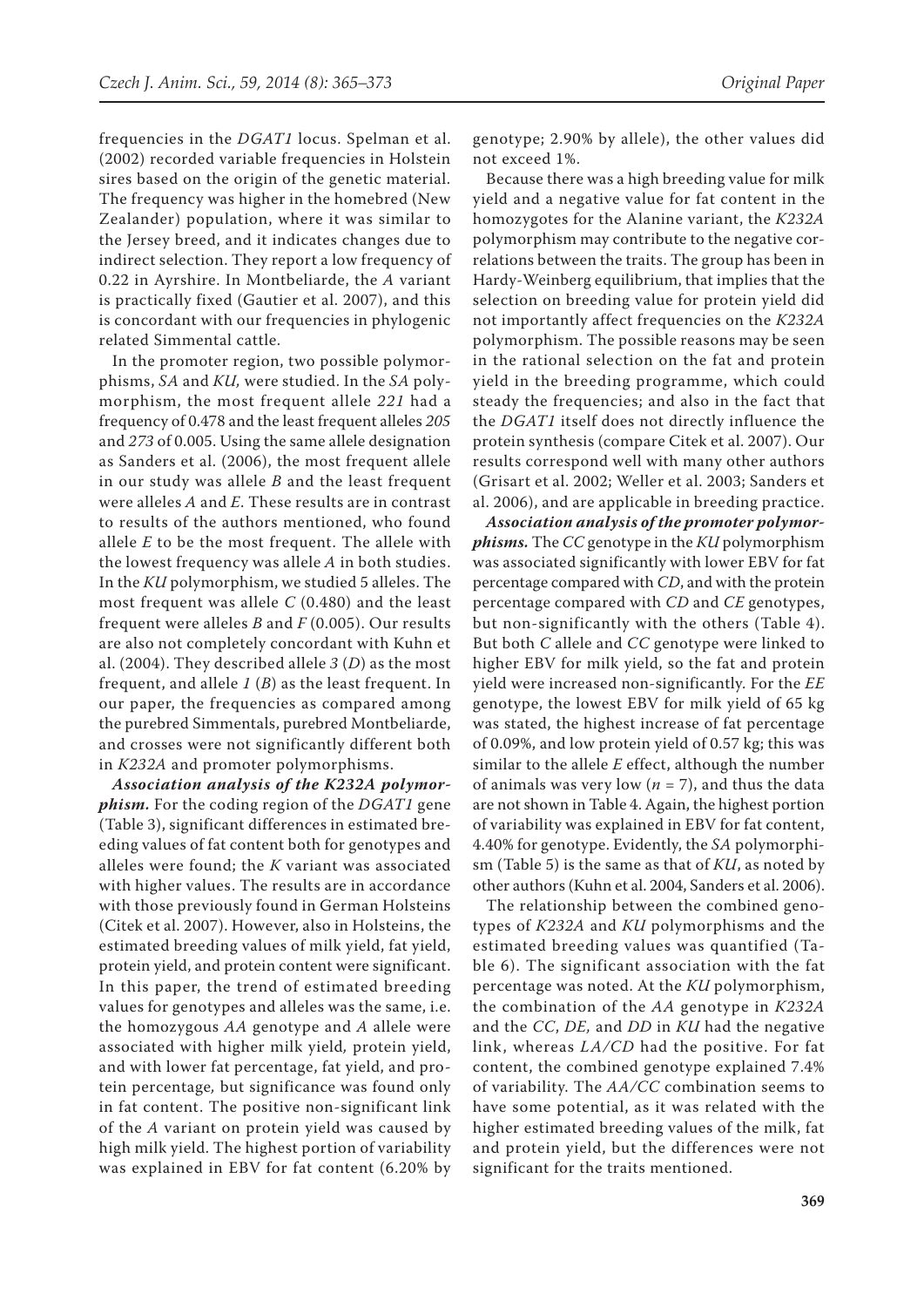| Table 6. Estimated breeding values according to combined genotypes of K232A and KU polymorphisms<br>avalues in one column with identical letters differ significantly<br>$108 \pm 14$<br>$108 \pm 12$<br>$113 \pm 11$<br>$107 \pm 15$<br>$110 \pm 13$<br>$108 \pm 13$<br>$108 \pm 12$<br>$111 \pm 12$<br>$107 \pm 11$<br>$113 \pm 11$<br>$108 \pm 8$<br>RBV<br>0.011<br>0.003<br>1.36<br>RBV<br>milk yield<br>milk yield<br>$140 + 474$<br>$306 \pm 418$<br>$125 + 552$<br>$103 + 579$<br>$199 \pm 499$<br>$141 + 515$<br>$308 \pm 423$<br>$224 \pm 483$<br>$105 \pm 342$<br>$107 \pm 481$<br>$98 + 412$<br>0.009<br>0.001<br>$\left(\frac{1}{2}\right)$<br>1.21<br>$RBV =$ relative breeding value $(\%)$<br>(kg)<br>185<br>53<br>4<br>32<br>121<br>$\overline{C}$<br>36<br>19<br>20<br>63<br>z<br>43<br>и<br>Genotype/<br>Genotype<br>221/239<br>221/256<br>239/239<br>239/256<br>221/221<br><b>AA/CC</b><br><b>AA/CD</b><br><b>AA/CE</b><br>F-test<br>allele<br>239<br>256<br>221<br>$\mathbb{R}^2$<br>$\mathbb{R}^2$ | $(P < 0.05); *P < 0.05$<br>$-0.06 \pm 0.20^{\circ}$<br>$-0.06 \pm 0.19$<br>$0.06 \pm 0.23$ <sup>a</sup><br>$-0.03 \pm 0.21$<br>$0.04 \pm 0.23$<br>$0.00 \pm 0.23$<br>$0.01 \pm 0.22$<br>$0.02 \pm 0.22$<br>$-0.004$<br>fat $(\%)$<br>$2.57*$<br>0.042 | $0.75 \pm 12.64$<br>$7.97 \pm 18.45$<br>$5.10 \pm 14.78$<br>$7.29 \pm 20.63$<br>$7.79 \pm 19.65$<br>$6.36 \pm 19.17$<br>fat yield (kg)<br>$6.28 \pm 14.77$<br>$9.19 \pm 18.37$<br>$-0.005$<br>$-0.001$<br>0.63 | $0.00 \pm 0.13$<br>$-0.01 \pm 0.13$<br>$0.02 \pm 0.14$<br>$-0.03 \pm 0.08$<br>$-0.02 \pm 0.13$<br>$-0.01 \pm 0.12$<br>$0.02 \pm 0.13$<br>$-0.04 \pm 0.11$<br>protein (%)<br>$-0.005$<br>0.020<br>$1.65$ | $100.78 \pm 11.58$<br>$101.06 \pm 12.86$<br>$95.53 \pm 10.56$<br>$97.20 \pm 12.28$<br>$98.86 \pm 12.27$<br>$98.39 \pm 11.61$<br>$98.65 \pm 10.77$<br>$95.89 \pm 7.67$<br>protein (%)<br>$-0.005$<br>0.024<br>RBV<br>1.81 | $8.77 \pm 13.84$<br>$4.11 \pm 17.89$<br>$4.31 \pm 14.93$<br>$3.00 \pm 13.32$<br>$2.35 \pm 10.33$<br>$6.31 \pm 15.59$<br>$5.32 \pm 14.57$<br>$4.20 \pm 15.71$<br>$-0.003$<br>0.002<br>0.82 | $107.16 \pm 11.10$<br>$112.12 \pm 10.92$<br>$107.95 \pm 14.03$<br>$108.53 \pm 11.75$<br>$110.03 \pm 12.30$<br>$108.32 \pm 12.39$<br>$109.63 \pm 11.57$<br>$107.00 \pm 8.25$<br>0.000<br>0.004<br>1.07<br>RBV<br>protein yield |
|--------------------------------------------------------------------------------------------------------------------------------------------------------------------------------------------------------------------------------------------------------------------------------------------------------------------------------------------------------------------------------------------------------------------------------------------------------------------------------------------------------------------------------------------------------------------------------------------------------------------------------------------------------------------------------------------------------------------------------------------------------------------------------------------------------------------------------------------------------------------------------------------------------------------------------------------------------------------------------------------------------------------------|-------------------------------------------------------------------------------------------------------------------------------------------------------------------------------------------------------------------------------------------------------|----------------------------------------------------------------------------------------------------------------------------------------------------------------------------------------------------------------|---------------------------------------------------------------------------------------------------------------------------------------------------------------------------------------------------------|--------------------------------------------------------------------------------------------------------------------------------------------------------------------------------------------------------------------------|-------------------------------------------------------------------------------------------------------------------------------------------------------------------------------------------|-------------------------------------------------------------------------------------------------------------------------------------------------------------------------------------------------------------------------------|
|                                                                                                                                                                                                                                                                                                                                                                                                                                                                                                                                                                                                                                                                                                                                                                                                                                                                                                                                                                                                                          |                                                                                                                                                                                                                                                       |                                                                                                                                                                                                                |                                                                                                                                                                                                         |                                                                                                                                                                                                                          |                                                                                                                                                                                           |                                                                                                                                                                                                                               |
|                                                                                                                                                                                                                                                                                                                                                                                                                                                                                                                                                                                                                                                                                                                                                                                                                                                                                                                                                                                                                          |                                                                                                                                                                                                                                                       |                                                                                                                                                                                                                |                                                                                                                                                                                                         |                                                                                                                                                                                                                          |                                                                                                                                                                                           |                                                                                                                                                                                                                               |
|                                                                                                                                                                                                                                                                                                                                                                                                                                                                                                                                                                                                                                                                                                                                                                                                                                                                                                                                                                                                                          |                                                                                                                                                                                                                                                       |                                                                                                                                                                                                                |                                                                                                                                                                                                         |                                                                                                                                                                                                                          |                                                                                                                                                                                           |                                                                                                                                                                                                                               |
|                                                                                                                                                                                                                                                                                                                                                                                                                                                                                                                                                                                                                                                                                                                                                                                                                                                                                                                                                                                                                          |                                                                                                                                                                                                                                                       |                                                                                                                                                                                                                |                                                                                                                                                                                                         |                                                                                                                                                                                                                          |                                                                                                                                                                                           |                                                                                                                                                                                                                               |
|                                                                                                                                                                                                                                                                                                                                                                                                                                                                                                                                                                                                                                                                                                                                                                                                                                                                                                                                                                                                                          |                                                                                                                                                                                                                                                       |                                                                                                                                                                                                                |                                                                                                                                                                                                         |                                                                                                                                                                                                                          |                                                                                                                                                                                           |                                                                                                                                                                                                                               |
|                                                                                                                                                                                                                                                                                                                                                                                                                                                                                                                                                                                                                                                                                                                                                                                                                                                                                                                                                                                                                          |                                                                                                                                                                                                                                                       |                                                                                                                                                                                                                |                                                                                                                                                                                                         |                                                                                                                                                                                                                          |                                                                                                                                                                                           |                                                                                                                                                                                                                               |
|                                                                                                                                                                                                                                                                                                                                                                                                                                                                                                                                                                                                                                                                                                                                                                                                                                                                                                                                                                                                                          |                                                                                                                                                                                                                                                       |                                                                                                                                                                                                                |                                                                                                                                                                                                         |                                                                                                                                                                                                                          |                                                                                                                                                                                           |                                                                                                                                                                                                                               |
|                                                                                                                                                                                                                                                                                                                                                                                                                                                                                                                                                                                                                                                                                                                                                                                                                                                                                                                                                                                                                          |                                                                                                                                                                                                                                                       |                                                                                                                                                                                                                |                                                                                                                                                                                                         |                                                                                                                                                                                                                          |                                                                                                                                                                                           |                                                                                                                                                                                                                               |
|                                                                                                                                                                                                                                                                                                                                                                                                                                                                                                                                                                                                                                                                                                                                                                                                                                                                                                                                                                                                                          |                                                                                                                                                                                                                                                       |                                                                                                                                                                                                                |                                                                                                                                                                                                         |                                                                                                                                                                                                                          |                                                                                                                                                                                           |                                                                                                                                                                                                                               |
|                                                                                                                                                                                                                                                                                                                                                                                                                                                                                                                                                                                                                                                                                                                                                                                                                                                                                                                                                                                                                          |                                                                                                                                                                                                                                                       |                                                                                                                                                                                                                |                                                                                                                                                                                                         |                                                                                                                                                                                                                          |                                                                                                                                                                                           |                                                                                                                                                                                                                               |
|                                                                                                                                                                                                                                                                                                                                                                                                                                                                                                                                                                                                                                                                                                                                                                                                                                                                                                                                                                                                                          |                                                                                                                                                                                                                                                       |                                                                                                                                                                                                                |                                                                                                                                                                                                         |                                                                                                                                                                                                                          |                                                                                                                                                                                           |                                                                                                                                                                                                                               |
|                                                                                                                                                                                                                                                                                                                                                                                                                                                                                                                                                                                                                                                                                                                                                                                                                                                                                                                                                                                                                          |                                                                                                                                                                                                                                                       |                                                                                                                                                                                                                |                                                                                                                                                                                                         |                                                                                                                                                                                                                          |                                                                                                                                                                                           |                                                                                                                                                                                                                               |
|                                                                                                                                                                                                                                                                                                                                                                                                                                                                                                                                                                                                                                                                                                                                                                                                                                                                                                                                                                                                                          |                                                                                                                                                                                                                                                       |                                                                                                                                                                                                                |                                                                                                                                                                                                         |                                                                                                                                                                                                                          |                                                                                                                                                                                           |                                                                                                                                                                                                                               |
|                                                                                                                                                                                                                                                                                                                                                                                                                                                                                                                                                                                                                                                                                                                                                                                                                                                                                                                                                                                                                          | fat $(\%)$                                                                                                                                                                                                                                            | fat yield (kg)                                                                                                                                                                                                 | protein (%)                                                                                                                                                                                             | protein (%)                                                                                                                                                                                                              |                                                                                                                                                                                           | protein yield                                                                                                                                                                                                                 |
|                                                                                                                                                                                                                                                                                                                                                                                                                                                                                                                                                                                                                                                                                                                                                                                                                                                                                                                                                                                                                          |                                                                                                                                                                                                                                                       |                                                                                                                                                                                                                |                                                                                                                                                                                                         | RBV                                                                                                                                                                                                                      | $\left(\frac{1}{2}S\right)$                                                                                                                                                               | RBV                                                                                                                                                                                                                           |
|                                                                                                                                                                                                                                                                                                                                                                                                                                                                                                                                                                                                                                                                                                                                                                                                                                                                                                                                                                                                                          | $-0.06 \pm 0.20^4$                                                                                                                                                                                                                                    | $8.86 \pm 18.28$                                                                                                                                                                                               | $-0.04 \pm 0.11$                                                                                                                                                                                        | $95.25 \pm 10.61$                                                                                                                                                                                                        | $8.55 \pm 13.76$                                                                                                                                                                          | $112.00 \pm 10.87$                                                                                                                                                                                                            |
|                                                                                                                                                                                                                                                                                                                                                                                                                                                                                                                                                                                                                                                                                                                                                                                                                                                                                                                                                                                                                          | $0.02 \pm 0.21$                                                                                                                                                                                                                                       | $6.63 \pm 15.52$                                                                                                                                                                                               | $0.01 \pm 0.14$                                                                                                                                                                                         | $100.28 \pm 12.98$                                                                                                                                                                                                       | $5.03 \pm 14.89$                                                                                                                                                                          | $109.06 \pm 11.72$                                                                                                                                                                                                            |
|                                                                                                                                                                                                                                                                                                                                                                                                                                                                                                                                                                                                                                                                                                                                                                                                                                                                                                                                                                                                                          | $0.04 \pm 0.22$                                                                                                                                                                                                                                       | $6.87 \pm 19.64$                                                                                                                                                                                               | $0.02 \pm 0.13$                                                                                                                                                                                         | $101.04 \pm 11.56$                                                                                                                                                                                                       | $4.96 \pm 16.56$                                                                                                                                                                          | $108.58 \pm 13.01$                                                                                                                                                                                                            |
| $107 + 8$<br>$74 \pm 346$<br>18<br><b>AA/DE</b>                                                                                                                                                                                                                                                                                                                                                                                                                                                                                                                                                                                                                                                                                                                                                                                                                                                                                                                                                                          | $-0.05 \pm 0.20^b$                                                                                                                                                                                                                                    | $0.11 \pm 13.20$                                                                                                                                                                                               | $-0.01 \pm 0.13$                                                                                                                                                                                        | $98.50 \pm 12.00$                                                                                                                                                                                                        | $1.94 \pm 10.84$                                                                                                                                                                          | $106.67 \pm 8.66$                                                                                                                                                                                                             |
| $112 \pm 12$<br>$263 \pm 461$<br>16<br><b>AA/DD</b>                                                                                                                                                                                                                                                                                                                                                                                                                                                                                                                                                                                                                                                                                                                                                                                                                                                                                                                                                                      | $-0.06 \pm 0.15^{\circ}$                                                                                                                                                                                                                              | $8.19 \pm 20.45$                                                                                                                                                                                               | $-0.03 \pm 0.09$                                                                                                                                                                                        | $96.18 \pm 8.10$                                                                                                                                                                                                         | $6.69 \pm 13.50$                                                                                                                                                                          | $110.81 \pm 10.73$                                                                                                                                                                                                            |
| $105 \pm 12$<br>$63 \pm 372$<br>$\circ$<br><b>AA/EE</b>                                                                                                                                                                                                                                                                                                                                                                                                                                                                                                                                                                                                                                                                                                                                                                                                                                                                                                                                                                  | $0.03\pm0.17$                                                                                                                                                                                                                                         | $4.50 \pm 16.21$                                                                                                                                                                                               | $-0.06 \pm 0.11$                                                                                                                                                                                        | $93.67 \pm 10.25$                                                                                                                                                                                                        | $-0.33 \pm 14.80$                                                                                                                                                                         | $102.83 \pm 14.39$                                                                                                                                                                                                            |
| $101 \pm 13$<br>$-153 \pm 524$<br>4<br>KA/CE                                                                                                                                                                                                                                                                                                                                                                                                                                                                                                                                                                                                                                                                                                                                                                                                                                                                                                                                                                             | $0.19 \pm 0.30$                                                                                                                                                                                                                                       | $3.50 \pm 6.76$                                                                                                                                                                                                | $0.09 \pm 0.13$                                                                                                                                                                                         | $107.25 \pm 11.44$                                                                                                                                                                                                       | $-1.50 \pm 16.13$                                                                                                                                                                         | $104.25 \pm 12.84$                                                                                                                                                                                                            |
| $104 \pm 19$<br>$-38 \pm 771$<br>$\sigma$ $\omega$<br>KA/CD                                                                                                                                                                                                                                                                                                                                                                                                                                                                                                                                                                                                                                                                                                                                                                                                                                                                                                                                                              | $0.24 \pm 0.27$ <sup>Abc</sup>                                                                                                                                                                                                                        | $11.11 \pm 27.51$                                                                                                                                                                                              | $0.02 \pm 0.12$                                                                                                                                                                                         | $101.22 \pm 11.40$                                                                                                                                                                                                       | $-0.33 \pm 25.83$                                                                                                                                                                         | $104.67 \pm 20.24$                                                                                                                                                                                                            |
| $105 \pm 16$<br>$17 \pm 658$<br>KA/DD                                                                                                                                                                                                                                                                                                                                                                                                                                                                                                                                                                                                                                                                                                                                                                                                                                                                                                                                                                                    | $0.10 \pm 0.45$                                                                                                                                                                                                                                       | $5.67 \pm 18.15$                                                                                                                                                                                               | $-0.05 \pm 0.06$                                                                                                                                                                                        | $94.33 \pm 5.78$                                                                                                                                                                                                         | $-2.00 \pm 21.17$                                                                                                                                                                         | $103.33 \pm 16.44$                                                                                                                                                                                                            |
| 1.196<br>1.126<br>$F$ -test                                                                                                                                                                                                                                                                                                                                                                                                                                                                                                                                                                                                                                                                                                                                                                                                                                                                                                                                                                                              | $2.845*$                                                                                                                                                                                                                                              | 0.472                                                                                                                                                                                                          | 1.417                                                                                                                                                                                                   | 1.521                                                                                                                                                                                                                    | 0.788                                                                                                                                                                                     | 0.496                                                                                                                                                                                                                         |
| 0.008<br>0.005<br>$\ensuremath{\mathnormal{R}}^2$                                                                                                                                                                                                                                                                                                                                                                                                                                                                                                                                                                                                                                                                                                                                                                                                                                                                                                                                                                        | 0.074                                                                                                                                                                                                                                                 | $-0.024$                                                                                                                                                                                                       | 0.018                                                                                                                                                                                                   | 0.022                                                                                                                                                                                                                    | $-0.009$                                                                                                                                                                                  | $-0.002$                                                                                                                                                                                                                      |

**370**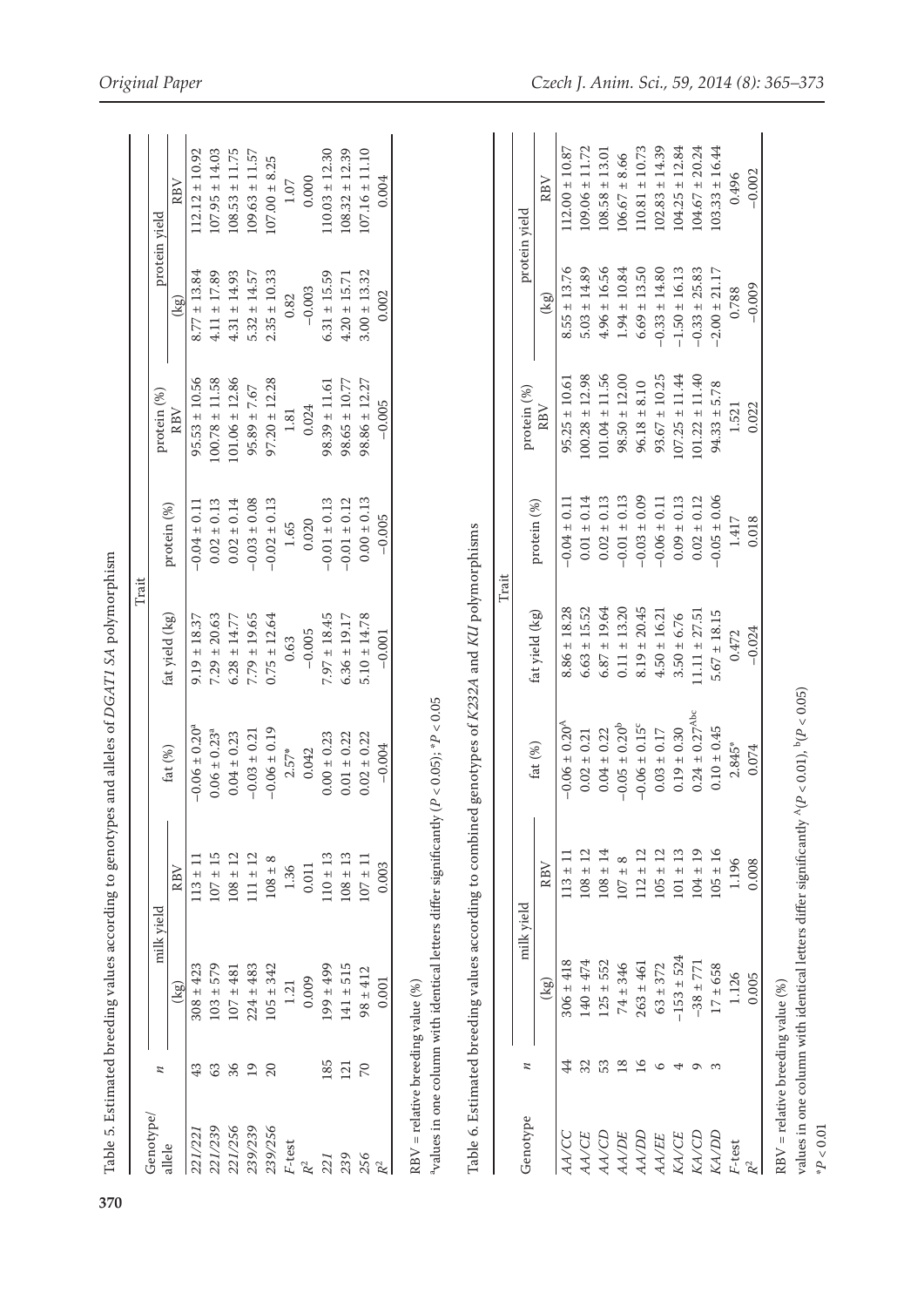|                           |      | Trait       |            |                         |                |                |                |       |                                                                                                          |  |
|---------------------------|------|-------------|------------|-------------------------|----------------|----------------|----------------|-------|----------------------------------------------------------------------------------------------------------|--|
| КU<br>allele <sup>1</sup> | n    | milk vield  |            |                         |                |                | protein $(\%)$ |       | protein yield                                                                                            |  |
|                           |      | kg          | <b>RBV</b> | fat $(\%)$              | fat yield (kg) | protein $(\%)$ | <b>RBV</b>     | kg    | <b>RBV</b>                                                                                               |  |
| $\mathcal{C}$             | 173. | $220 + 477$ | $110 + 12$ |                         |                |                |                |       | $-0.02 \pm 0.21$ 7.83 $\pm$ 18.11 $-0.01 \pm 0.13$ 97.95 $\pm$ 11.61 6.80 $\pm$ 14.86 110.41 $\pm$ 11.73 |  |
| D                         | 103  | $159 + 493$ | $109 + 12$ |                         |                |                |                |       | $-0.01 \pm 0.20$ 6.10 $\pm$ 18.90 $-0.01 \pm 0.12$ 99.08 $\pm$ 10.78 4.97 $\pm$ 14.68 108.94 $\pm$ 11.60 |  |
| E                         | 62   | $106 + 414$ | $107 + 11$ | $0.00 + 0.20 + 32 + 15$ |                |                |                |       | $-0.01 \pm 0.13$ 98.48 $\pm$ 12.21 3.10 $\pm$ 13.64 107.16 $\pm$ 11.41                                   |  |
| $R^2$                     |      | 0.020       | 0.025      | 0.033                   | 0.005          | 0.030          | 0.037          | 0.010 | 0.019                                                                                                    |  |

Table 7. Estimated breeding values for different *KU* alleles in *232A/232A* homozygous sires

RBV = relative breeding value (%)

1 differences among alleles were not significant

Finally, the effect of the alleles at the *KU* site within the group of *232A/232A* sires was evaluated (Table 7). The differences were not significant; the allele *E* showed to be linked to lower EBV of milk, fat, and protein yield, and the relation to the fat and protein content was neutral. This is in concordance with Sanders et al. (2006) who found the interallelic differences to be insignificant but the influence of haplotypes to be significant.

Together with other markers analyzed in Czech Simmental (Boleckova et al. 2012), the *DGAT1* locus should be studied intensively, as the breeding potential is high. Then, the genomic approach (Schopen et al. 2009; Pribyl et al. 2010, 2012, 2013; Matejickova et al. 2013; Szyda et al. 2013) could be completed by the known major genes concerning milk performance and by the biometric approach (Sigl et al. 2012; Meszaros et al. 2013; Zavadilova and Stipkova 2013; Zavadilova and Zink 2013). When different effects depending on the breed are found, e.g. Suchocki et al. (2010) noted a stronger effect in Jersey than in Holstein, the gene polymorphisms should be evaluated regarding the breed. In the paper, we have analyzed the dual-purpose Czech Simmental cattle, as in most cases the dairy breeds, predominantly Holstein, are in the spotlight.

## **Conclusion**

Concludingly, in the *K232A* polymorphism the *K* allele was associated significantly with higher estimated breeding values of fat content and *vice versa* for the *AA* genotype and *A* allele. The *CC* genotype in the *KU* polymorphism was associated significantly with lower EBV for fat and protein percentage. Both *C* allele and *CC* genotype were linked to higher EBV for milk yield, so the fat and protein yield were linked positively, but non-significantly. The combined genotypes of *K232A* and *KU* polymorphisms and the EBV for the fat percentage were linked significantly, and the combination *AA*/ *CC* may have some breeding potential. The *K232A* polymorphism explained at the most of 6.2% of variability of estimated breeding value, the *KU* polymorphism of 4.4%, and the *SA* polymorphism of 4.2%. The combined genotypes *K232A* and *KU* explained at the most of 7.4% of variability. In all polymorphisms, the highest proportion of EBV variability was explained for fat percentage. Definitely, there is promising that repeated analyses in different breeds show the important role of the BTA14 region in controlling milk performance.

*Acknowledgement.* The authors thank John P. McAvoy for the language revision.

#### **References**

- Abdolmohammadi A., Atashi H., Zamani P., Bottema C. (2011): High resolution melting as an alternative method to genotype diacylglycerol o-acyltransferase 1 (*DGAT1*) *K232A* polymorphism in cattle. Czech Journal of Animal Science, 56, 370–376.
- Bennewitz J., Reinsch N., Paul S., Looft C., Kaupe B., Weimann C., Erhardt G., Thaller G., Kuhn C., Schwerin M., Thomsen H., Reinhardt F., Reents R., Kalm E. (2004): The *DGAT1 K232A* mutation is not solely responsible for the milk production quantitative trait locus on the bovine chromosome 14. Journal of Dairy Science, 87, 431–442.
- Boleckova J., Matejickova J., Stipkova M., Kyselova J., Barton L. (2012): The association of five polymorphisms with milk production traits in Czech Fleckvieh cattle. Czech Journal of Animal Science, 57, 45–53.
- Citek J., Rehout V., Hradecka E., Vecerek L., Panicke L. (2007): The breeding values of German Holstein sires and the *DGAT1* polymorphism. Archiv für Tierzucht, 50, 136–146.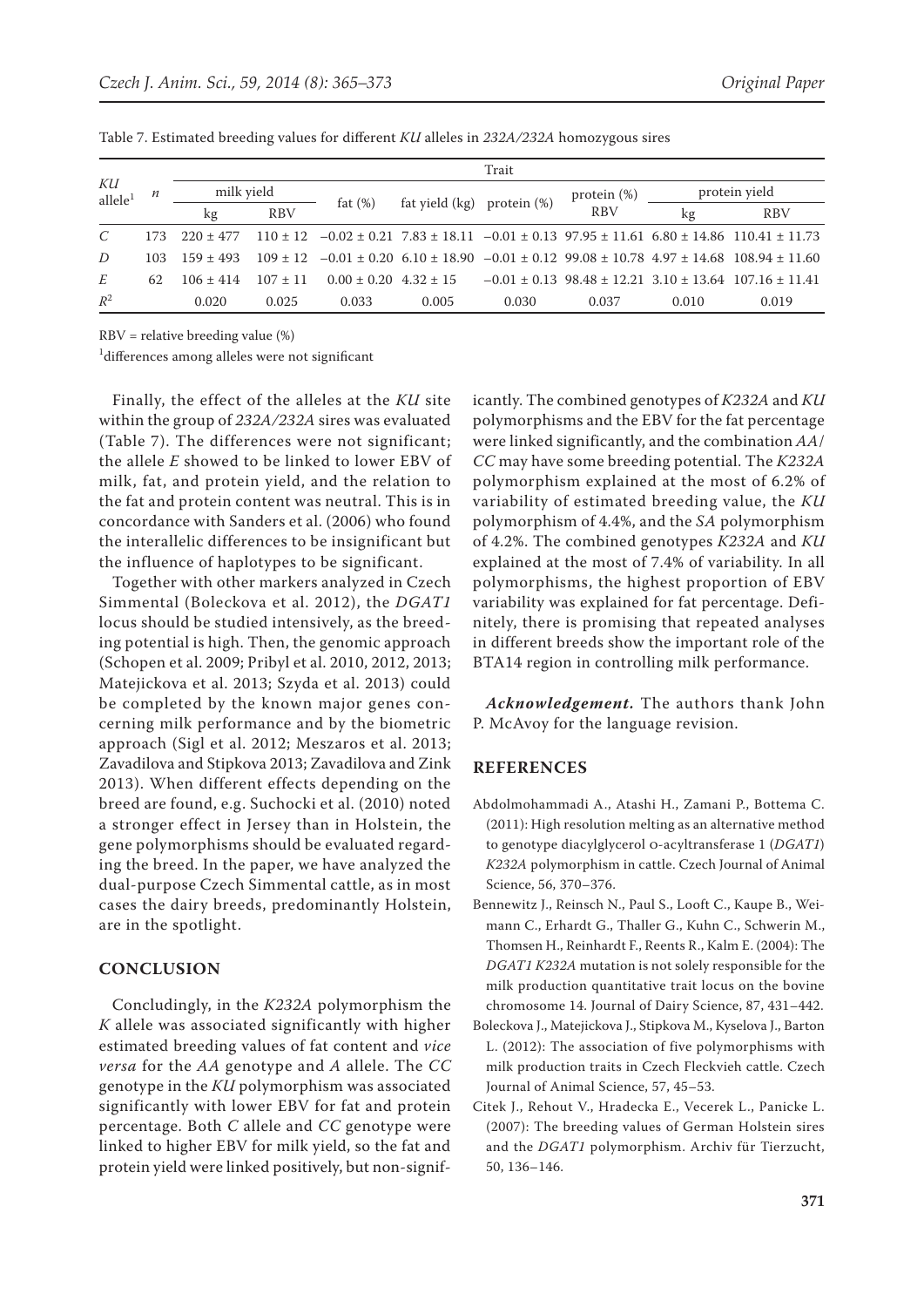- Gautier M., Capitan A., Fritz S., Eggen A., Boichard D., Druet T. (2007): Characterization of the *DGAT1 K232A* and variable number of tandem repeat polymorphisms in French dairy cattle. Journal of Dairy Science, 90, 2980–2988.
- Grisart B., Coppieters W., Farnir F., Karim L., Ford C., Berzi P., Cambisano N., Mni M., Reid S., Simon P., Spelman R., Georges M., Snell R. (2002): Positional candidate cloning of a QTL in dairy cattle: identification of a missense mutation in the bovine *DGAT1* gene with major effect on milk yield and composition. Genome Research, 12, 222–231.
- Grisart B., Farnir F., Karim L., Cambisano N., Kim J.J., Kvasz A., Mni M., Simon P., Frere J.M., Coppieters W., Georges M. (2004): Genetic and functional confirmation of the causality of the *DGAT1 K232A* quantitative trait nucleotide in affecting milk yield and composition. Proceedings of the National Academy of Sciences of the United States of America, 101, 2398–2403.
- Hradecka E., Citek J., Panicke L., Rehout V., Hanusova L. (2008): The relation of *GH1, GHR* and *DGAT1* polymorphisms with estimated breeding values for milk production traits of German Holstein sires. Czech Journal of Animal Science, 53, 238–245.
- Kuhn C., Thaller G., Winter A., Bininda-Edmonds O.R.P., Kaupe B., Erhardt G., Bennewitz J., Schwerin M., Fries R. (2004): Evidence for multiple alleles at the *DGAT1* locus better explains a quantitative trait locus with major effect on milk fat content in cattle. Genetics, 167, 1873–1881.
- [Looft C.,](http://www.scopus.com/authid/detail.url?authorId=7003768172&eid=2-s2.0-17844375940) [Reinsch N.](http://www.scopus.com/authid/detail.url?authorId=7004606919&eid=2-s2.0-17844375940), [Karall-Albrecht C.](http://www.scopus.com/authid/detail.url?authorId=6506419085&eid=2-s2.0-17844375940), [Paul S.](http://www.scopus.com/authid/detail.url?authorId=7401979242&eid=2-s2.0-17844375940), [Brink M.,](http://www.scopus.com/authid/detail.url?authorId=7005517611&eid=2-s2.0-17844375940) [Thomsen H.,](http://www.scopus.com/authid/detail.url?authorId=7101940883&eid=2-s2.0-17844375940) [Brockmann G.](http://www.scopus.com/authid/detail.url?authorId=7004913957&eid=2-s2.0-17844375940), [Kuhn C.,](http://www.scopus.com/authid/detail.url?authorId=7202055399&eid=2-s2.0-17844375940) [Schwerin M.](http://www.scopus.com/authid/detail.url?authorId=7004372970&eid=2-s2.0-17844375940), [Kalm](http://www.scopus.com/authid/detail.url?authorId=7005949652&eid=2-s2.0-17844375940)  [E.](http://www.scopus.com/authid/detail.url?authorId=7005949652&eid=2-s2.0-17844375940) (2001): A mammary gland EST showing linkage disequilibrium to a milk production QTL on bovine chromosome 14. [Mammalian Genome](http://www.scopus.com/source/sourceInfo.url?sourceId=18962&origin=recordpage), 12, 646–650.
- Matejickova J., Stipkova M., Sahana G., Kott T., Kyselova J., Matejicek A., Kottova B., Sefrova J., Krejcova M., Melcova S. (2013): QTL mapping for production traits in Czech Fleckvieh cattle*.* Czech Journal of Animal Science, 58, 396–403*.*
- Meszaros G., Kadlecik O., Kasarda R., Solkner J. (2013): Analysis of longevity in the Slovak Pinzgau population – extension to the animal model. Czech Journal of Animal Science, 58, 289–295.
- Pribyl J., Rehout V., Citek J., Pribylova J. (2010): Genetic evaluation of dairy cattle using a simple heritable genetic ground. Journal of the Science of Food and Agriculture, 90, 1765–1773.
- Pribyl J., Haman J., Kott T., Pribylova J., Simeckova M., Vostry L., Zavadilova L., Cermak V., Ruzicka Z., Splichal J., Verner M., Motycka J., Vondrasek L. (2012): Single-step prediction of genomic breeding value in a small dairy cattle population with strong import of foreign genes. Czech Journal of Animal Science, 57, 151–159.
- Pribyl J., Madsen P., Bauer J., Pribylova J., Simeckova M., Vostry L., Zavadilova L. (2013): Contribution of domestic production records, Interbull estimated breeding values, and single nucleotide polymorphism genetic markers to the single-step genomic evaluation of milk production. Journal of Dairy Science, 96, 1865–1873.
- Riquet J., Coppieters W., Cambisano N., Arranz J.J., Berzi P., Davis S.K., Grisart B., Farnir F., Karim L., Mni M., Simon P., Taylor J.F., Vanmanshoven P., Wagenaar D., Womack J.E., Georges M. (1999): Fine-mapping of quantitative trait loci by identity by descent in outbred populations: application to milk production in dairy cattle. Proceedings of the National Academy of Sciences of the United States of America, 96, 9252–9257.
- Sanders K., Bennewitz J., Reinsch N., Thaller G., Prinzenberg E.M., Kuhn C., Kalm E. (2006): Characterization of the *DGAT1* mutations and the *CSN1S1* promoter in the German Angeln dairy cattle population. Journal of Dairy Science, 89, 3164–3174.
- Schopen G.C.B., Koks P.D., van Arendonk J.A.M., Bovenhuis H., Visker M.H.P.W. (2009): Whole genome scan to detect quantitative trait loci for bovine milk protein composition. Animal Genetics, 40, 524–537.
- Sigl T., Meyer H.H.D., Wiedemann S. (2012): Gene expression of six major milk proteins in primary bovine mammary epithelial cells isolated from milk during the first twenty weeks of lactation. Czech Journal of Animal Science, 57, 469–480.
- Spelman R.J., Ford C.A., McElhinney P., Gregory G.C., Snell R.G. (2002): Characterization of the *DGAT1* gene in New Zealand dairy population. Journal of Dairy Science, 85, 3514–3517.
- Suchocki T., Komisarek J., Szyda J. (2010): Testing candidate gene effects on milk production traits in dairy cattle under various parameterizations and modes of inheritance. Journal of Dairy Science, 93, 2703–2717.
- Szyda J., Zukowski K., Kaminski S., Zarnecki A. (2013): Testing different single nucleotide polymorphism selection strategies for prediction of genomic breeding values in dairy cattle based on low density panels. Czech Journal of Animal Science, 58, 136–145.
- Thaller G., Kramer W., Winter A., Kaupe B., Erhardt G., Fries R. (2003): Effects of *DGAT1* variants on milk production traits in German cattle breeds. Journal of Animal Science, 81, 1911–1918.
- Viitala S., Szyda J., Blott S., Schulman N., Lidauer M., Maki-Tanila A., Georges M., Vilkki J. (2006): The role of the bovine growth hormone receptor and prolactin receptor genes in milk, fat and protein production in Finnish Ayrshire dairy cattle. Genetics, 173, 2151–2164.
- Weller J.I., Golik M., Seroussi E., Ezra E., Ron M. (2003): Population-wide analysis of a QTL affecting milk-fat